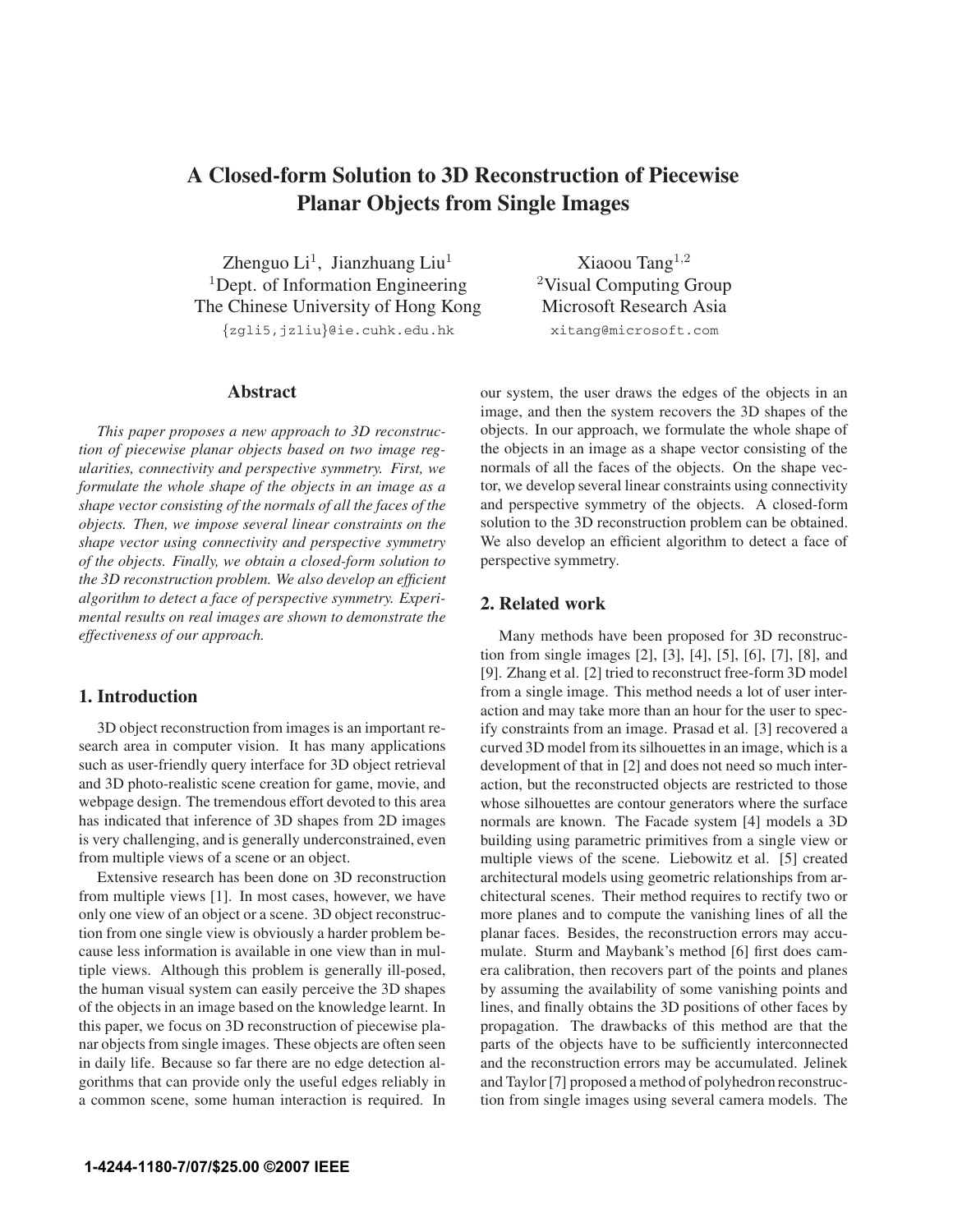

Figure 1. The camera model and the coordinate system.

main restriction of this method is that the polyhedra have to be linearly parameterized, which limits the application of the method. Shimodaira [8] used the shading information, one horizontal or vertical face, and convex and concave edges to recover the shape of polyhedra in single images. This method handles very simple polyhedra only. Li et al. [9] utilized image regularities, such as connectivity, parallelism, and orthogonality, to infer the 3D structure of piecewise planar objects. The common point in 3D reconstruction from single images is that user interaction is a necessary step.

The above methods do not exploit the regularity of symmetry for 3D reconstruction. Symmetry is known as one of the basic features of a large variety of objects and shapes. The fact that symmetry can impose strong constraints on 3D shapes has been noted for a long time. Kanade [10] first used skewed symmetry to help infer 3D shapes under orthography projection. Ulupinar and Nevatia [11] extended the skewed symmetry to convergent symmetry. Some researchers focused on 3D reconstruction of one symmetric object [12], [13] [14], [15].

## **3. The imaging model and the shape vector**

In this paper, homogeneous coordinates are used for the analysis of the problem unless Euclidean coordinates are specified somewhere. Besides, due to limited cues presented in a common image, we assume that a simplified camera model is given with such a calibration matrix

$$
\mathbf{K} = \begin{pmatrix} -f & 0 & 0 \\ 0 & -f & 0 \\ 0 & 0 & 1 \end{pmatrix},
$$
 (1)

where  $f$  is the focal length that needs to be found. Furthermore, without loss of generality we align the world frame with the camera frame as shown in Fig. 1, where the image plane is  $Z = -f$ , and the projection matrix takes a simple form  $P = [K|0]$ . The relation between a point  $\mathbf{M} = (X, Y, Z, 1)^T$  in the world frame and its projection  $\mathbf{m} = (x, y, 1)^T$  in the image is  $\lambda \mathbf{m} = \mathbf{P} \mathbf{M}$ , from which we have  $\lambda = Z$ ,  $X = -Zx/f$ , and  $Y = -Zy/f$ .

A scene is said to be projected from a *generic view* if perceptual properties in the image are preserved under slight variations of the viewpoint. We suppose that the objects in an image are the projection in a generic view where no any face is projected to a line. Let  $\boldsymbol{\pi} = (a, b, c, d)^T$  denote a plane  $ax + by + cz + d = 0$  in 3D space. It is easy to show that  $d \neq 0$  when  $\pi$  is in a generic view. Assume, to the contrary that  $d = 0$ . Then the camera center  $y = (0, 0, 0, 1)^T$ trary, that  $d = 0$ . Then the camera center,  $\mathbf{v} = (0, 0, 0, 1)^T$ , satisfies  $\pi^T v = d = 0$ , implying that  $\pi$  passes through v and is projected as a line, which contradicts the assumption that  $\pi$  is in a generic view.

Therefore, a plane in a generic view can be written as  $\pi = (a, b, c, 1)^T = (\mathbb{R}^T, 1)^T$ , where  $\mathbb{R} = (a, b, c)^T$  is the normal of the plane. Since we are dealing with planar objects consisting of faces, **R** is also called the normal of a face that is passed through by  $\pi$ . We represent the objects of interest in a scene with a vector **q** consisting of all the normals of the faces of the objects, i.e.,  $\mathbf{q} = (\mathbf{R}_1^T, \mathbf{R}_2^T, ..., \mathbf{R}_{N_f}^T)^T$ , where  $N_f$  is the number of faces. We call  $\mathbf{q}$  the *shape vector* of the objects. It is worth faces. We call **q** the *shape vector* of the objects. It is worth noting that the objects are determined by the shape vector up to a scale. In Sections 5 and 6, we impose geometric constraints on the shape vector using the regularities of connectivity and perspective symmetry in the image.

#### **4. Finding the focal length and the faces**

We employ the well-known method presented in [16] to find the focal length as long as two finite vanishing points associated with two perpendicular directions in 3D space can be located in the image. From most man-made planar objects, it is not difficult for the user to find two sets of lines where in 3D space the lines in each set are parallel and two lines from different sets are perpendicular. For example, if the user can identify a quadrilateral that is the projection of a rectangular, then the two sets of lines are available.

Let  $\mathbf{v}_1 = (x_1, y_1, 1)^T$  and  $\mathbf{v}_2 = (x_2, y_2, 1)^T$  be the two vanishing points obtained from such two sets. Then  $((\mathbf{K}^{-1}\mathbf{v}_1)^T, 0)^T$  and  $((\mathbf{K}^{-1}\mathbf{v}_2)^T, 0)^T$  are the associated directions in 3D space [16]. Thus  $(\mathbf{K}^{-1}\mathbf{v}_1)^T (\mathbf{K}^{-1}\mathbf{v}_2)=0$ , from which we have

$$
f = \sqrt{- (x_1 x_2 + y_1 y_2)}.
$$
 (2)

In the case where there are more than one pair of such vanishing points, we take the average of the values obtained by (2) as the final focal length. In what follows, we assume that the focal length  $f$  has been obtained using this method (or some other methods).

After the user draws a line drawing along the edges of the objects in an image, we use the algorithm proposed in [20] to identify the faces of the objects. Therefore, we also assume that the faces of the objects are available.

## **5. Connectivity**

In a planar object, a vertex is often shared by more than one face. This connectivity leads to constraints that relate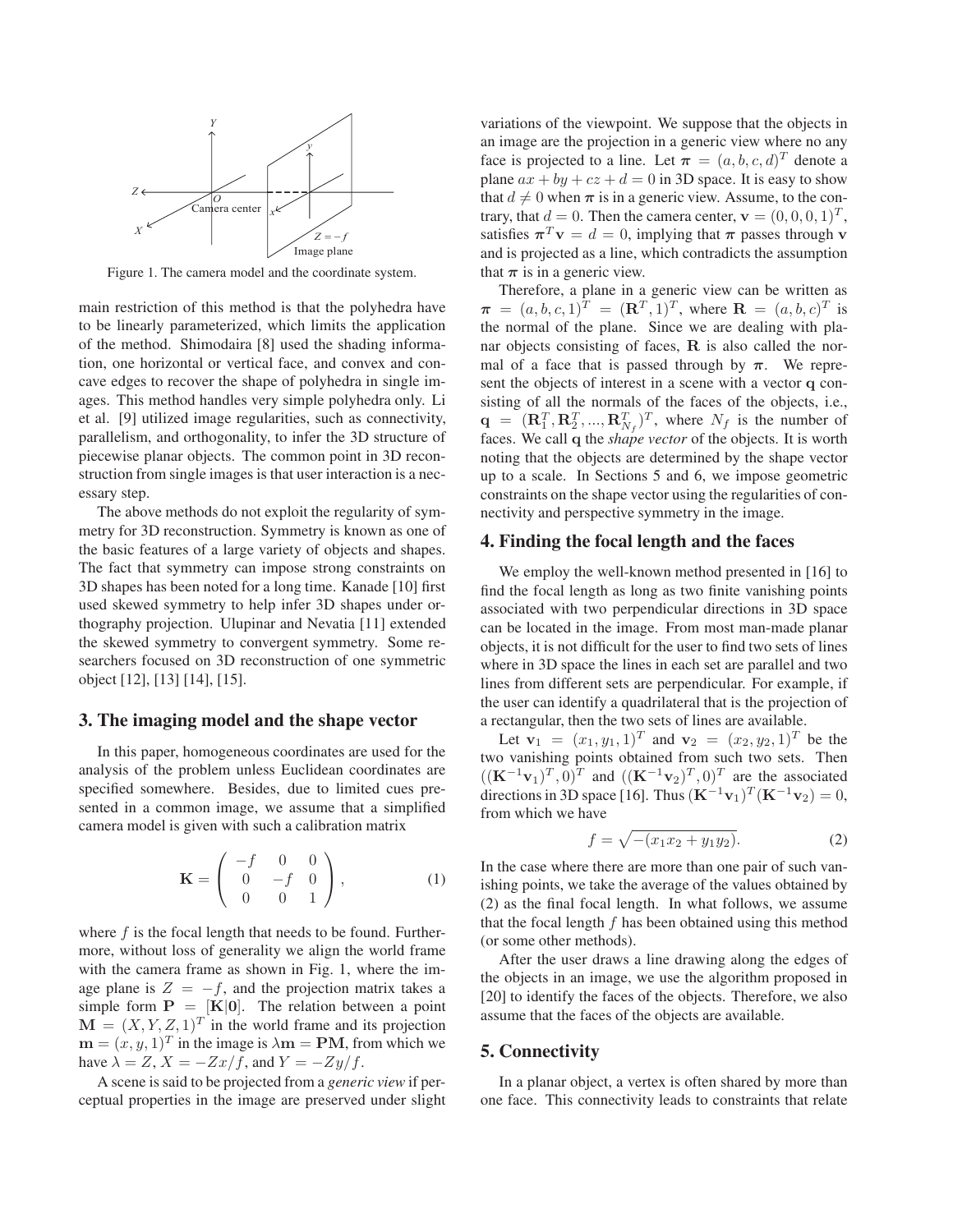the normals of these faces through the vertex.<br>Let  $\mathbf{x} = (x, y, 1)^T$  be the imaged vertex of  $\mathbf{X} =$ Let  $\mathbf{x} = (x, y, 1)^T$  be the imaged vertex of  $\mathbf{X} = [X \times Z, 1]^T$  which lies on both the *i*<sup>th</sup> face (plane)  $\boldsymbol{\pi}$ .  $(X, Y, Z, 1)^T$  which lies on both the *i*<sup>th</sup> face (plane)  $\pi_i = (a \cdot b \cdot c \cdot 1)^T - (\mathbf{R}^T \cdot 1)^T$  and the *i*<sup>th</sup> face (plane)  $\pi_i =$  $(a_i, b_i, c_i, 1)^T = (\mathbf{R}_i^T, 1)^T$  and the  $j^{th}$  face (plane)  $\pi_j = (a_i, b_i, c_i, 1)^T - (\mathbf{R}_i^T, 1)^T$ . Then  $\lambda \mathbf{x} = \mathbf{P} \mathbf{X} - \pi^T \mathbf{X} = 0$ .  $(a_j, b_j, c_j, 1)^T = (\mathbf{R}_j^T, 1)^T$ . Then,  $\lambda \mathbf{x} = \mathbf{P}\mathbf{X}$ ,  $\pi_i^T \mathbf{X} = 0$ , and  $\pi_i^T \mathbf{X} = 0$ , where is a some non-zero scalar. From these and  $\pi_j^T \mathbf{X} = 0$ , where  $\lambda$  is some nonzero scalar. From these relations we have relations, we have

$$
\mathbf{R}_i^T \mathbf{x}' = \mathbf{R}_j^T \mathbf{x}' = f/Z,\tag{3}
$$

where  $\mathbf{x}' = (x, y, -f)^T$  is the 3D Euclidean coordinate of  $\mathbf{x}$ . Furthermore, we have **x**. Furthermore, we have

$$
(\mathbf{x}^{\prime T}, -\mathbf{x}^{\prime T}) \cdot (\mathbf{R}_i^T, \mathbf{R}_j^T)^T = 0.
$$
 (4)

The constraint in (4) is called the shared vertex constraint. Similarly, if the vertex  $x'$  is shared by n faces,  $\pi_1, \pi_2, ..., \pi_n$ , we have  $n-1$  independent constraints:

$$
(\mathbf{x}'^T, -\mathbf{x}'^T) \cdot (\mathbf{R}_k^T, \mathbf{R}_{k+1}^T)^T = 0, \quad k = 1, 2, ..., n-1.
$$
 (5)

In terms of the shape vector  $\mathbf{q} = (\mathbf{R}_1^T, \mathbf{R}_2^T, ..., \mathbf{R}_{N_f}^T)^T$ , (5) can be written in matrix form:

$$
\mathbf{A}_1 \mathbf{q} = \mathbf{0},\tag{6}
$$

where  $\mathbf{A}_1$  is a matrix of size  $(n - 1) \times (3N_f)$ . This is the shared vertex constraint contributed by one imaged vertex  $x'$  shared by the  $n$  faces. Putting the constraints from all the shared vertices together, we have

$$
Aq = 0,\t\t(7)
$$

where  $\mathbf{A} = (\mathbf{A}_1^T, \mathbf{A}_2^T, ..., \mathbf{A}_{N_v}^T)^T$ ,  $N_v$  is the number of all<br>the vertices of the objects We call (7) the connectivity conthe vertices of the objects. We call (7) the *connectivity constraints*.

## **6. Perspective symmetry**

A planar face of bilateral symmetry usually does not exhibit bilaterally symmetric in its perspective projection. However, this projection still preserves some kind of symmetry, which is called the *perspective symmetry*. In this projection, all lines joining corresponding points intersect at a common point called the *perspective point*, and the projection of the symmetry axis is called the *perspective symmetry axis*. In this section, we formulate constraints on the shape vector **q** using perspective symmetry. We also develop an efficient algorithm to detect faces of perspective symmetry.

It should be noted that a non-bilaterally symmetric face may be projected as a face of perspective symmetry. For example, a face of perspective symmetry is always projected as another face of perspective symmetry. However, it is a common experience that a face of perspective symmetry in an image is usually the projection of a face of bilateral symmetry in 3D space. Previous research has shown that this phenomenon is non-accidental [19]. Therefore, it is reasonable to make the following assumption.

**Assumption 1.** *A face of perspective symmetry in an image is the projection of a face of bilateral symmetry.*

## **6.1. Constraints on the Shape Vector**

The orientation of a face of bilateral symmetry turns out to be encoded in its projection, as stated in the following theorem.

**Theorem 1.** *The normal* **R** *of a face of bilateral symmetry in 3D space is given by*

$$
\mathbf{R} = (\mathbf{K}^{-1}\mathbf{x}) \times (\mathbf{K}^{-1}\mathbf{x} \times \mathbf{K}^{T}\mathbf{I}).
$$
 (8)

*where* **K** *is the calibration matrix,* **x** *and* **l** *are the perspective point and the perspective symmetry axis of the projection of the face.*

The proof can be found in [17]. Below we impose constraints on the shape vector **q** using this theorem. Let  $F_i$ ,  $x_i$  and  $l_i$ ,  $i = 1, ..., m$ , be the faces of perspective symmetry, the corresponding perspective points, and the perspective symmetry axes, respectively. Let  $\mathbf{c}_i^1 = \mathbf{K}^{-1}\mathbf{x}_i$  and  $\mathbf{c}^2 = \mathbf{K}^{-1}\mathbf{x} \times \mathbf{K}^T\mathbf{l}$ . Then from (8) we have  $\mathbf{c}^{1T}\mathbf{R}$ .  $\mathbf{c}_i^2 = \mathbf{K}^{-1} \mathbf{x}_i \times \mathbf{K}^T \mathbf{l}_i$ . Then from (8), we have  $\mathbf{c}_i^1$ <sup>T</sup>  $\mathbf{R}_i = \mathbf{c}^2$ <sup>T</sup>  $\mathbf{R}_i = \mathbf{c}^2$  $\mathbf{c}_i^2 T \mathbf{R}_i = 0$ . Thus

$$
\mathbf{B}_i^T \mathbf{q} = \mathbf{0}, \ \ i = 1, ..., m,
$$
 (9)

where  $B_i = (0_{2 \times 3(i-1)} \quad C_i \quad 0_{2 \times 3(N_f-i)})^T$ ,  $C_i =$  $(c_i^1, c_i^2)^T$ , and  $\mathbf{0}_{2 \times 3(i-1)}$  and  $\mathbf{0}_{2 \times 3(N_f-i)}$  are two zero ma-<br>trices of size  $2 \times 3(i-1)$  and  $2 \times 3(N_f-i)$  respectively trices of size  $2 \times 3(i-1)$  and  $2 \times 3(N_f - i)$ , respectively. Putting all these equations in matrix form, we have

$$
\mathbf{Bq} = \mathbf{0},\tag{10}
$$

where  $\mathbf{B} = (\mathbf{B}_1, \mathbf{B}_2, ..., \mathbf{B}_m)^T$ . We call (10) the *symmetry constraints*.

#### **6.2. Detecting faces of perspective symmetry**

In this section, we discuss how to detect faces of perspective symmetry, as well as the corresponding perspective points and the perspective symmetry axes.

Given a face of perspective symmetry, there exists a transformation that maps a point to its corresponding point [18]. In particular, under this transformation, the perspective point is a fixed point, and the perspective symmetry axis is a line of fixed points. Such a transformation can be represented as a  $3 \times 3$  nonsingular matrix, denoted by  $H = (h_{ij})_{3\times 3}$ . Note that **H** has 8 degrees of freedom in homogeneous coordinates. Once **H** is known, the perspective point is given by the eigenvector of **H** corresponding to the eigenvalue with algebraic multiplicity 1, and the perspective line is determined by the two eigenvectors of **H** corresponding to the eigenvalue with algebraic multiplicity 2 [18]. Below we show how to find **H**.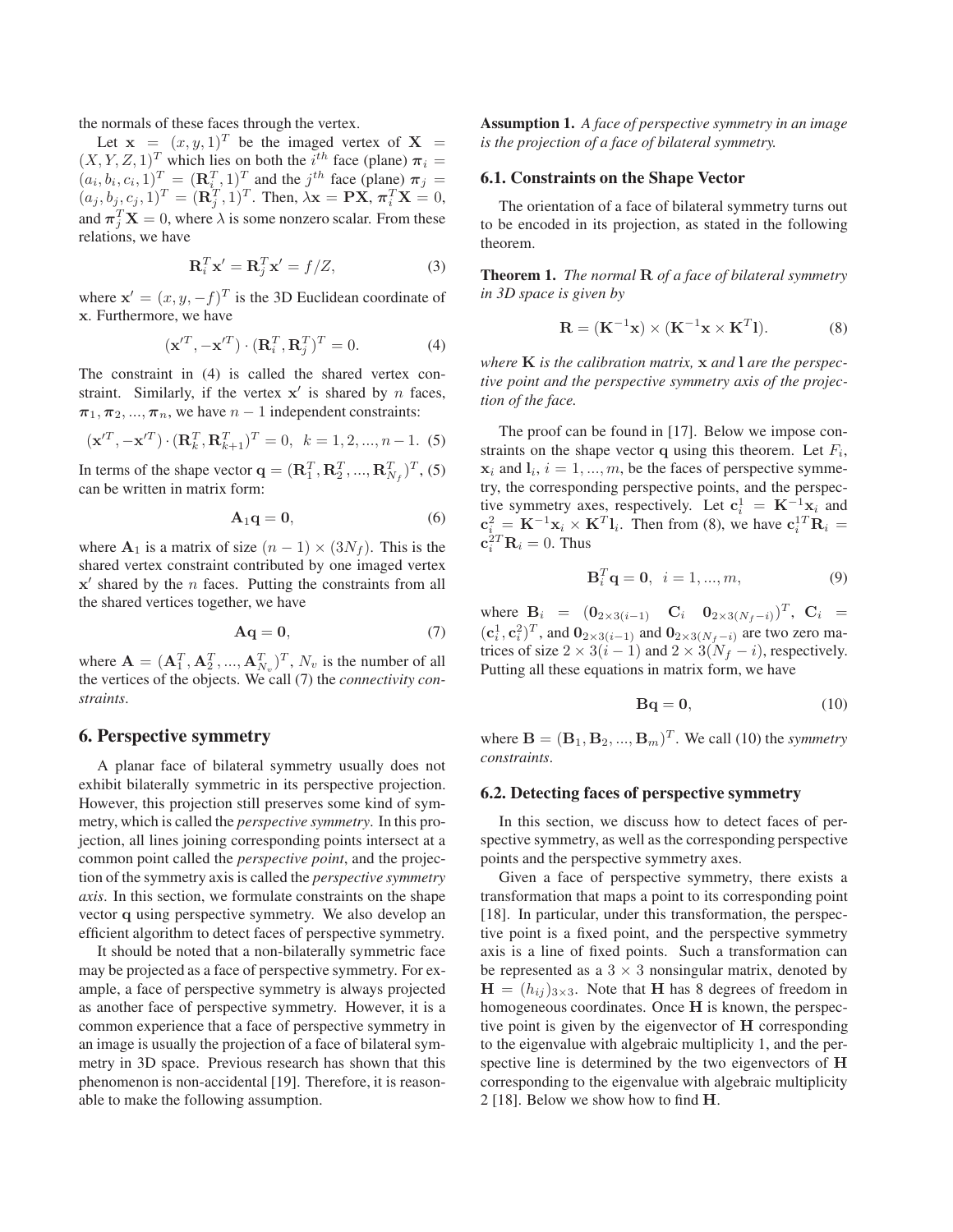Let  $(\mathbf{x}_i, \mathbf{x}_i^*), i = 1, 2, ..., n$ , be *n* pairs of corresponding<br>ints. Then we have  $\mathbf{x}^* \times \mathbf{H} \mathbf{x}_i = \mathbf{0}$  and  $\mathbf{x}_i \times \mathbf{H} \mathbf{x}_i = \mathbf{0}$ points. Then we have  $\mathbf{x}_i^* \times \mathbf{H} \mathbf{x}_i = \mathbf{0}$  and  $\mathbf{x}_i \times \mathbf{H} \mathbf{x}_i^* = \mathbf{0}$ ,  $i = 1, 2, \ldots, n$  which can be expressed in matrix form as  $i = 1, 2, ..., n$ , which can be expressed in matrix form as

$$
\mathbf{Sh} = \mathbf{0},\tag{11}
$$

where  $\mathbf{h} = (h_{11}, h_{12}, h_{13}, h_{21}, h_{22}, h_{23}, h_{31}, h_{32}, h_{33})^T$ . The optimal solution to (11) in the sense of least squared error is well known as the eigenvector of  $S<sup>T</sup>S$  associated with the smallest eigenvalue.

Before giving the algorithm for detecting a face  $F$  of perspective symmetry, it is necessary to discuss two facts. Let F be a polygon with  $\{x_0, x_1, ..., x_{N-1}\}$  being the set of clockwise ordered corner points. Then a corner point of  $F$  must be mapped to another corner point or itself. The second fact is that given one pair of corresponding corner points, other pairs of corresponding corner points can be deduced. Specifically, if  $x_i$  corresponds to  $x_j$ , then  $\mathbf{x}_{(i-k) \text{mod} N}$  corresponds to  $\mathbf{x}_{(j+k) \text{mod} N}$ ,  $k = 0, 1, ..., N -$ 1. Based on **<sup>H</sup>** and these facts, we develop Algorithm 1.

## **Algorithm 1** Detecting a Face of Perspective Symmetry

- 1: Let  $\{x_0, x_1, ..., x_{N-1}\}$  be the ordered corner points of the face.
- 2: For every  $\mathbf{x}_i$ , take  $(\mathbf{x}_{(1+k) \text{mod} N}, \mathbf{x}_{(i-k) \text{mod} N})$  as the pair of corresponding points,  $k = 0, 1, ..., N - 1$ .
- 3: Form  $S$  in (11) using

$$
(\mathbf{x}_{(1+k) \text{mod} N}, \mathbf{x}_{(i-k) \text{mod} N}), k = 0, 1, ..., N - 1.
$$
  
4: Solve for  $\mathbf{h}_i$  ( $\mathbf{H}_i$ ) from (11).

- 
- 5:  $\sum_{k=0}^{N-1} d(\mathbf{H}_i(\mathbf{x}_{(1+k) \text{ mod } N}), \mathbf{x}_{(i-k) \text{ mod } N}),$ <br>where  $d(.)$  denotes the Euclidean distan Compute the perspective symmetry cost  $c_i$  = where  $d(\cdot, \cdot)$  denotes the Euclidean distance between two points in Euclidean coordinates.
- 6: If  $c_i = \min_i \{c_i\} < t$ , where t is a threshold, then the face is judged as a face of perspective symmetry, and the perspective point and the perspective symmetry axis are computed from  $\mathbf{H}_i$ .

## **7. Constraint by fixing a vertex**

Prior to 3D reconstruction, we set a depth (Z-coordinate)  $Z_0$  to one vertex  $\mathbf{x}_0 = (x_0, y_0)$  which is assumed to be on the  $i^{th}$  face with normal  $\mathbf{R}_i$ . Note that it should satisfy  $-Z_0 > f$  since the 3D objects are on the right-hand side of the image plane (see Fig. 1). Then by (3) we have

$$
\mathbf{R}_i^T \mathbf{x}'_0 - f/Z_0 = 0,\t(12)
$$

where  $\mathbf{x}'_0 = (x_0, y_0, -f)^T$  is the 3D Euclidean coordinate<br>
of  $\mathbf{x}_0$ , Let  $\mathbf{E} = (\mathbf{0}, \alpha)(x_0) \mathbf{x}'^T$ ,  $\mathbf{0}, \alpha(y_0)$ ,  $\alpha(y_0)$ , Then (12) of **x**<sub>0</sub>. Let  $\mathbf{E} = (\mathbf{0}_{1 \times 3(i-1)}, \mathbf{x}_0^T, \mathbf{0}_{1 \times 3(N_f-i-1)})$ . Then (12) can be rewritten as

$$
\mathbf{Eq} = f/Z_0. \tag{13}
$$

#### **8. Constraint by a common plane**

In many cases, there are more than one object present in an image. To obtain the 3D reconstruction of these objects simultaneously, we need to impose an additional constraint to relate them. A direct and simple cue comes from the observation that these objects are usually located on a common plane, such as those shown in the experiments. This cue is pointed out by the user specifying which vertices are on this common plane. Suppose that the common face is the  $i^{th}$  face of the objects. For instance, for the objects in Fig. 2(a), the common plane is the one passing through the  $6<sup>th</sup>$  face (see Fig. 2(b)), and the vertices 1, 3, 11, 12, 16, 21, 30, and 31 are on this face (see Fig. 2(c)). Thus the  $1^{st}$  vertex is on both the  $1^{st}$  face and the  $6^{th}$  face, the  $3^{rd}$  vertex is on the  $1^{st}$ , the  $5^{th}$ , and the  $6^{th}$  faces, and so on. Similar to the analysis in Section 5, we can impose these connectivity constraints on the shape vector in matrix form

$$
Gq = 0. \t(14)
$$

## **9. Algorithm for 3D reconstruction**

So far we have obtained a number of constraints on the shape vector with connectivity, perspective symmetry, fixing a vertex, and a common plane, which result in the following equation:

$$
Mq = b,\t\t(15)
$$

where  $\mathbf{M} = (\mathbf{A}^T, \mathbf{B}^T, \mathbf{G}^T, \mathbf{E}^T)^T$ ,  $\mathbf{b} = (0, ..., 0, f/Z_0)^T$ .<br>Thus the optimal solution in the sense of least squared er-Thus the optimal solution, in the sense of least squared error, to this system is  $q = (M^T M)^{-1} M^T b$ . The complete algorithm for 3D reconstruction is listed in Algorithm 2.

**Algorithm 2** 3D Reconstruction of Piecewise Planar Objects from Single Images

- 1: Draw lines along the edges of the objects in an image.
- 2: Use the algorithm in [20] to find the faces of the objects.
- 3: Form the connectivity constraints in (7):  $Aq = 0$ .
- 4: Find the faces of perspective symmetry with Algorithm 1.
- 5: Form the symmetry constraints in (10):  $Bq = 0$ .
- 6: Form the depth constraint in (13):  $\mathbf{Eq} = f/Z_0$ .
- 7: Form the common plane constraint in (14) when there are multiple objects:  $Gq = 0$ .
- 8: Form the system in (15):  $\mathbf{Mq} = \mathbf{b}$ .
- 9: Compute the shape vector  $\mathbf{q} = (\mathbf{M}^T \mathbf{M})^{-1} \mathbf{M}^T \mathbf{b}$ .
- 10: For any vertex  $(X, Y, Z)$  (with  $\mathbf{x}' = (x, y, -f)^T$  as its<br>image in the image plane) compute all the Z-coordinate image in the image plane), compute all the Z-coordinate  $Z_i$  by  $Z_i = f/(\mathbf{R}_i^T \mathbf{x}')$  (see (3)) if it is on *i*<sup>th</sup> face (with normal **R**.) Take the average as the final Z-coordinate normal  $\mathbf{R}_i$ ). Take the average as the final Z-coordinate  $Z$  if there are multiple  $Z_i$ . Compute the X-coordinate and Y-coordinate by  $X = -\frac{Zx}{f}$ ,  $Y = -\frac{Zy}{f}$ .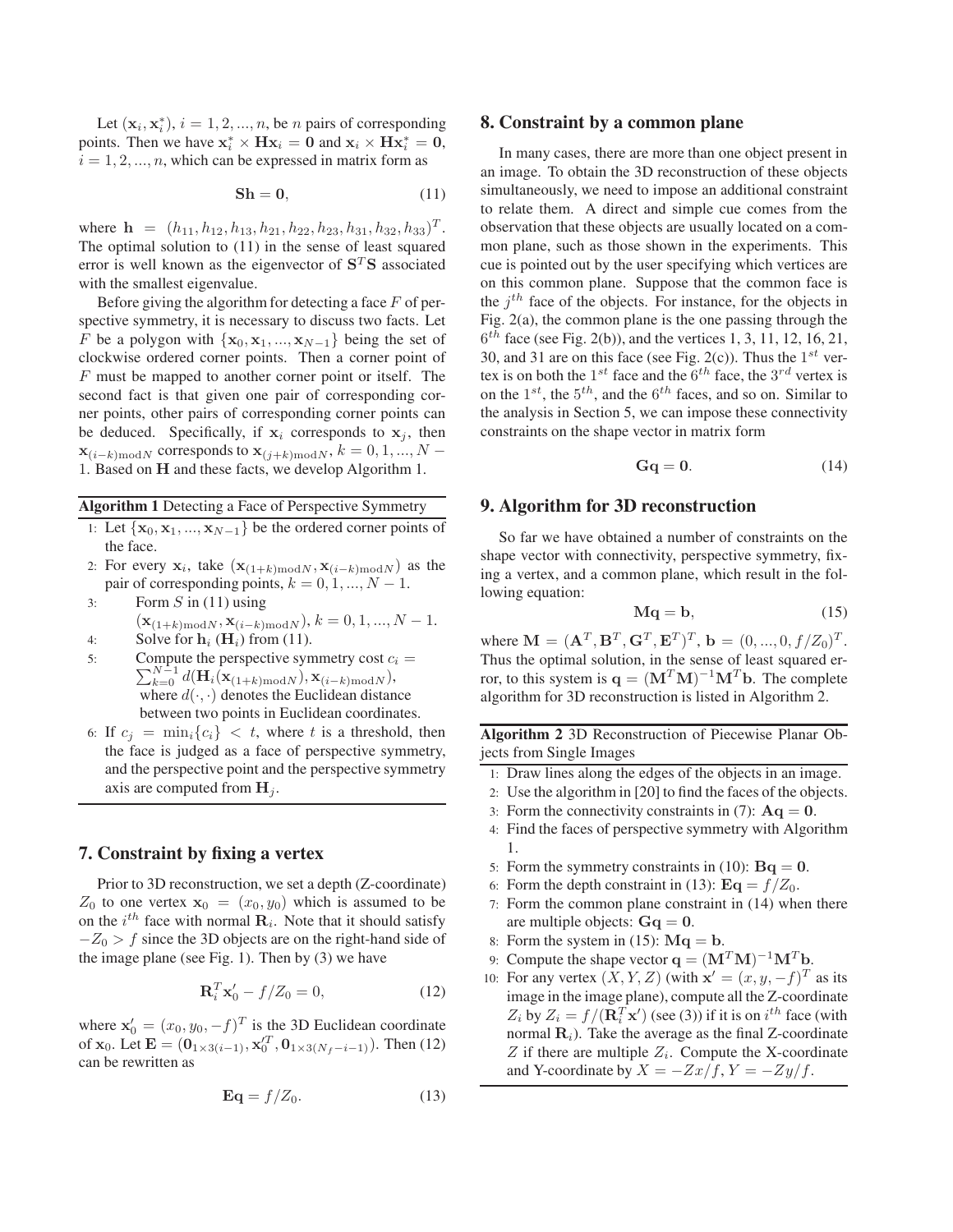

Figure 2. (a) An image with lines drawn on the edges of the desired objects. (b) The 16 faces. (c) The 36 vertices of the objects.



Figure 3. (a) The  $10^{th}$  face with ordered corner points. (b) The  $log(c)$  vs. vertex figure for (a). (c) The  $5<sup>th</sup>$  face with ordered corner points. (d) The  $log(c)$  vs. vertex figure for (c).

## **10. Experiments**

To illustrate our approach, we first focus on detecting faces of perspective symmetry with the image in Fig. 2(a), then give a number of 3D reconstruction examples.

## **10.1. Detecting faces of perspective symmetry**

We first draw lines along the edges of the objects in Fig. 2(a). Then the 16 faces found by the algorithm in [20] are shown in Fig. 2(b). Next we use Algorithm 1 to identify the faces of perspective symmetry from these 16 faces.

Let us take two faces in the objects as examples. Fig. 3(a) shows the  $10^{th}$  face (see Fig. 2(b)) with ordered corner points. Fig. 3(b) is the  $log(c)$  vs. vertex figure where c is the perspective symmetry cost (see Algorithm 1). It is clear that the pair  $(\mathbf{x}_1, \mathbf{x}_5)$  is of the smallest cost 0.0014. In all our experiments, the threshold  $t$  is set to 0.01. Thus this face is considered as a face of perspective symmetry.

For the  $5<sup>th</sup>$  face with ordered corner points shown in Fig. 3(c), Fig. 3(d) is the  $log(c)$  vs. vertex figure. In this case, the pair  $(\mathbf{x}_1, \mathbf{x}_5)$  results in the smallest perspective symmetry cost 0.040. since  $0.040 > t$ , this face is not considered as a face of perspective symmetry.

For the objects in Fig. 2(a), 14 faces (1, 2, 3, 4, 7, 8, 9, 10, 11, 12, 13, 14, 15, and 16) are identified as faces of perspective symmetry.

#### **10.2. 3D Reconstruction**

We have conducted a number of experiments on real images to verify the effectiveness of our approach. Due to the space limitation, only part of them are given here. In Fig. 4,  $(a1)$ – $(d1)$  are the original images with the drawn red lines superimposed on the edges of the objects, and  $(a2)$ – $(d2)$  and (a3)–(d3) are the reconstructed 3D objects with texture mapped, with each result shown in two different views.

Our algorithm can reconstruct objects with hidden lines drawn by the user. This provides more useful 3D information from the reconstruction result. In Figs. 4(a1) and (b1), no hidden edges are drawn. In Fig. 4(c1), all the hidden edges are drawn which are guessed by the user. Fig. 4(c3) shows the backs of the buildings. In Fig. 4(d1), part of the hidden edges of the buildings are drawn. These results clearly demonstrate that our method successfully creates the desired 3D objects from the images.

## **11. Conclusions**

We have proposed an approach to reconstructing 3D piecewise planar objects from single images based on connectivity and perspective symmetry. The objects in an image are represented by a shape vector consisting of the normals of the faces in the objects. On the shape vector, a number of linear constraints are imposed using the connectivity and perspective symmetry of the objects. Finally, a closed-form solution for the shape vector can be obtained. We also develop an efficient algorithm for detecting faces of perspective symmetry. If the user provides the hidden edges, our algorithm can recover both the visible and invisible shapes of the objects. Experiments have demonstrated the effectiveness of our approach.

## **Acknowledgements**

This work was supported by the Research Grants Council of the Hong Kong SAR (Project No. CUHK 414306) and the CUHK Direct Grant.

## **References**

- [1] R. I. Hartley and A. Zisserman. Multiple View Geometry in Computer Vision. Cambridge University Press, second edition, 2004.
- [2] L. Zhang, G. Dugas. Phocion, J. S. Samson, and S. M. Seitz. Single view modeling of free-form scenes. *CVPR*, pp. 990– 997, 2001.
- [3] M. Prasad, A. Zisserman, and A. W. Fitzgibbon. Fast and controllable 3D modelling from silhouettes. *Proc. of the 26th Annual Conference of the European Association for Graphics, Dublin*, pp. 9–12, Sept. 2005.